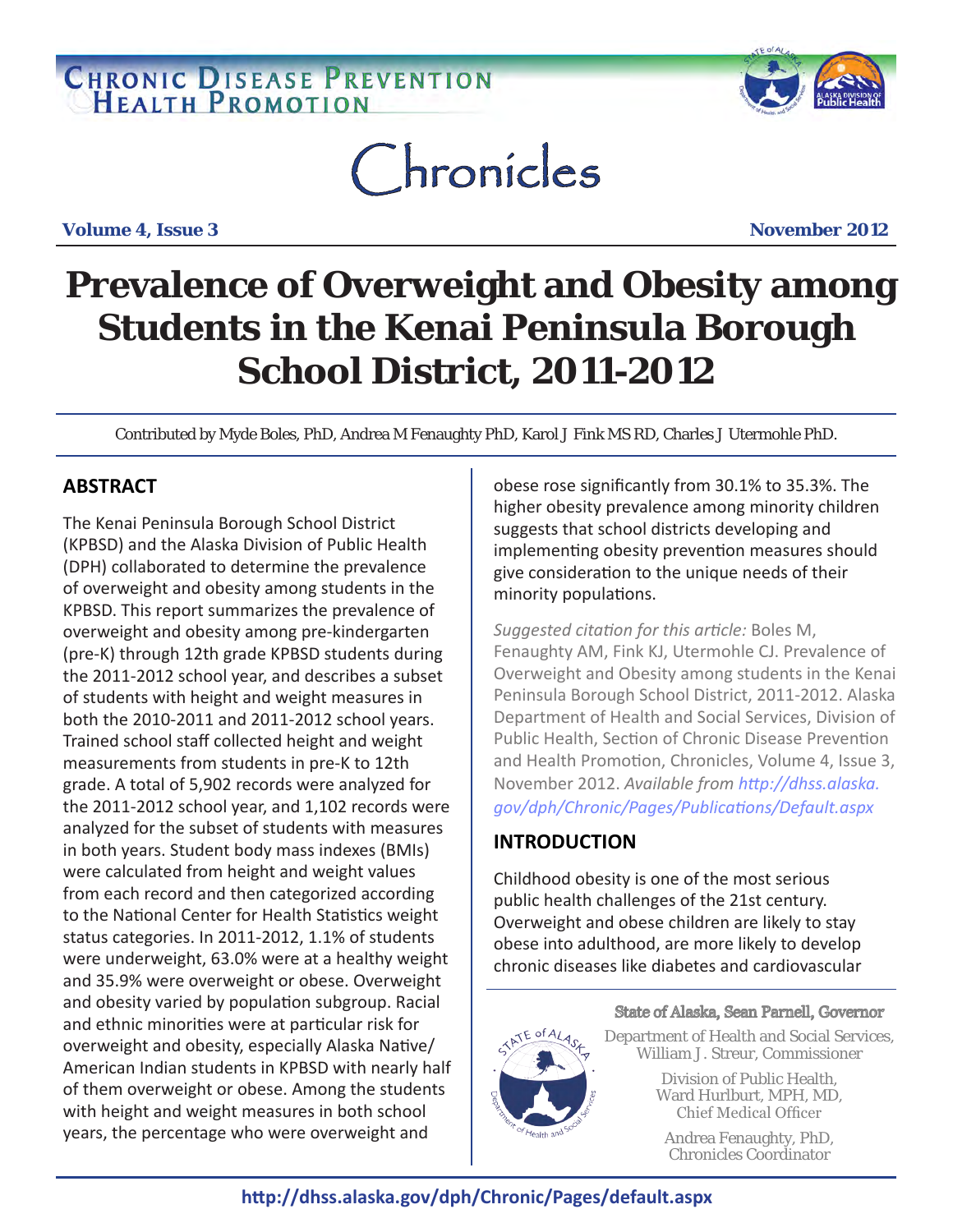#### **2012 The Volume 4, Issue 3 CDPHP CHRONICLES**

diseases at a younger age, and are more likely to experience social stigmatization and discrimination.<sup>1,2,3</sup> Overweight and obesity, as well as their related diseases, are largely preventable.<sup>4</sup> A comprehensive strategy for the prevention and management of childhood obesity is a public health priority.

In the United States, about 17% of children and adolescents age 2 through 19 years are obese.<sup>5</sup> Although obesity rates nearly tripled from 1980 to the early years of the 21st century, more recently, national data indicate that between 1999 and 2010 childhood obesity leveled off in female children and adolescents age 2 through 19, but increased in males.<sup>5</sup> Other reports suggest that obesity is declining in certain geographic areas or among certain groups of children.<sup>6,7</sup> There continue to be, however, significant racial and ethnic disparities in obesity prevalence among U.S. children and adolescents.<sup>8</sup>

#### Childhood Obesity in Alaska

For older youth, data from the 2011 Alaska Youth Risk Behavior Survey (YRBS) indicated that 11.5% of high school students in grades 9-12 were obese.<sup>9</sup> YRBS data on weight status are based on students' self-reports of height and weight, which likely provide underestimates of obesity prevalence.<sup>10</sup>

Statewide representative data on obesity prevalence for children younger than high school are limited in Alaska; however, in the Anchorage metropolitan area, the prevalence of obesity among students in kindergarten, 1st, 3rd, 5th, and 7th grades in the Anchorage and Matanuska-Susitna Borough school districts in the 2010-2011 school year was  $16.3\%$ .<sup>11</sup> The prevalence of obesity was higher for Alaska Native/American Indian students (20.5%) and for students in lower socioeconomic schools (22.6%).

#### School-Based Weight Status Measurement

School-based measurement of student weight status is widely accepted for surveillance, the purpose of which is to identify prevalence, monitor trends, and evaluate outcomes of interventions.<sup>12</sup> Nationally, 20 states require school districts to measure students' height and weight.<sup>13</sup> The State of Alaska does not require its 54 school districts to collect height and weight, nor does it require reporting on student

weight status; however, student height and weight are measured and recorded as part of routine health screenings in the majority of the 17 Alaska school districts that employ school nurses.<sup>14</sup>

Objectively measured height and weight data are invaluable for understanding the extent of childhood obesity in Alaska. To date, three school districts have collaborated with the Alaska Division of Public Health to assess the prevalence of overweight and obesity among their students. The Alaska Division of Public Health collaborated with the Anchorage School District (ASD) to analyze height and weight data from 1998-1999 to 2010-2011 for students in preschool through 12th grade.<sup>15</sup> In 2010-2011, 2% of students were underweight, 62% were at a healthy weight, and 36% were overweight or obese. The prevalence of overweight and obesity (combined) increased between the 1998-1999 and 2002-2003 school years, but declined significantly from 2002- 2003 to 2010-2011. The second Alaska school district to collaborate with the Alaska Division of Public Health was the Matanuska-Susitna Borough School District (MSBSD). Among MSBSD students in grades kindergarten, 1st, 3rd, 5th, and 7th, 2% of students were underweight, 71% were at a healthy weight, and 26% were overweight or obese in 2009- 2010.<sup>16</sup> The third school district to collaborate with the Alaska Public Health Division was the Kenai Peninsula Borough School District (KPBSD). This KPBSD collaboration was a result of a request from the Mobilizing for Action through Planning and Partnership (MAPP) coalition in the southern Kenai Peninsula to provide data to allow monitoring of childhood obesity prevalence and evaluation of the coalition's prevention initiatives.

This report presents a cross-sectional analysis of the prevalence of childhood overweight and obesity among KPBSD students for the 2011-2012 school year. A second purpose is to describe the change in overweight and obesity for a subset of students with height and weight measurements in both 2010-2011 and 2011-2012 school years.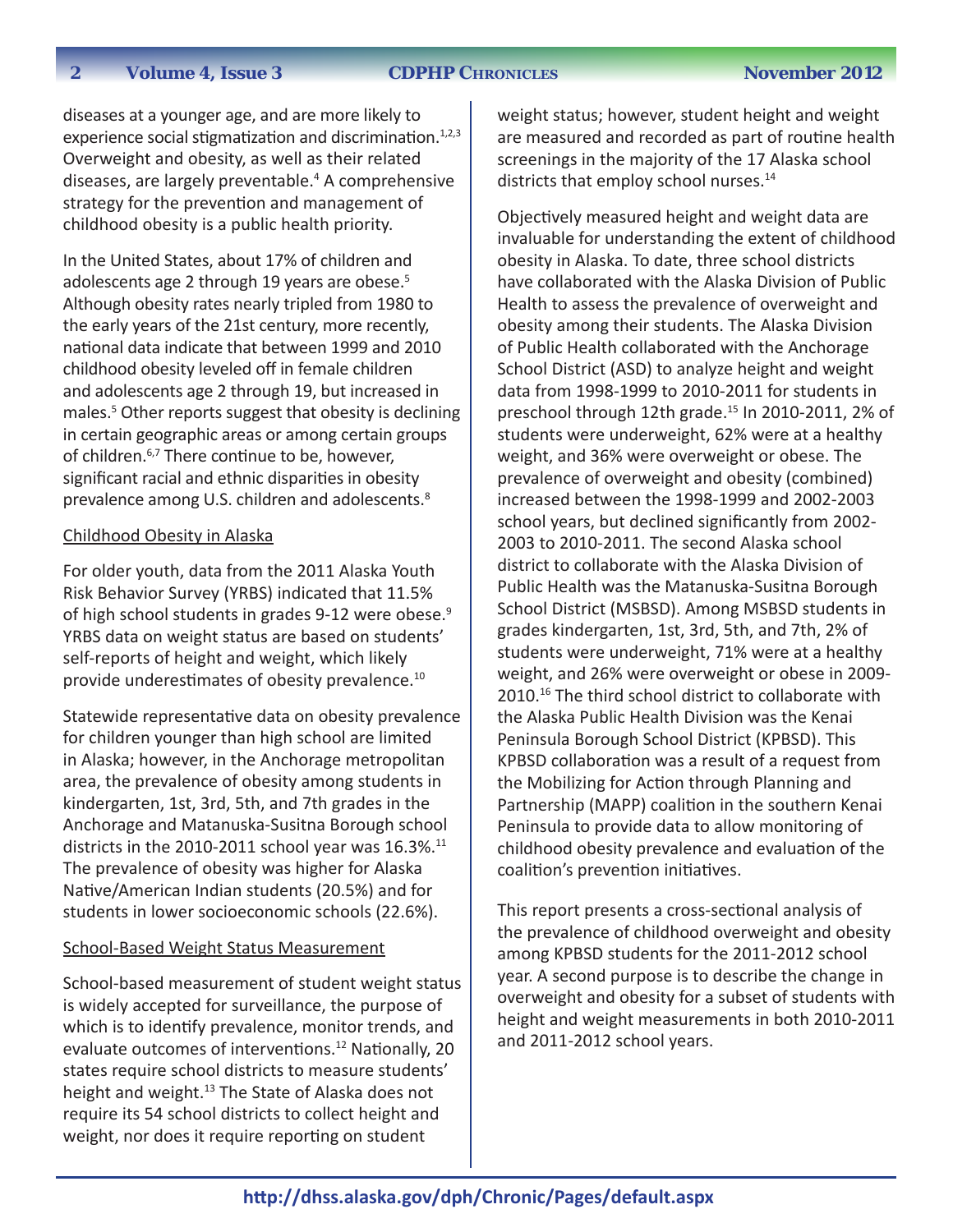#### **METHODS**

#### Sample

KPBSD is the fourth largest school district in the state, with 43 schools and an enrollment of 9,222 students in pre-kindergarten through 12th grade (as of October 1, 2011), which represents approximately 7% of Alaska's total student population.<sup>17,18</sup> All prekindergarten students qualified for Title 1 services, a federal program that funds education programs for disadvantaged students.

The sample was obtained from the KPBSD electronic student information system. School nursing staff recorded height and weight measurements during school health screenings and entered these data into the health section of the electronic student information system. For the 2011-2012 school year, there were 5,902 student records with valid height and weight measures from 40 schools. A smaller set of 1,754 student records was available for the 2010- 2011 school year, but this was considered a start-up year with only 18 schools participating. There were 1,102 students with height and weight measures in both school years.

Height and weight measurements for students in grades pre-kindergarten through 12 were extracted from the database with all personal identifiers removed, and students were assigned a unique identification number. Height was measured to the quarter of an inch and weight to the tenth of a pound. Each data point included date of measurement and date of birth of the student along with demographic variables of sex, grade, and race/ethnicity. Age at time of measurement was computed in decimal years. Only a single race/ ethnicity designation of American Indian, Alaska Native, Asian, Black or African American, Hispanic/ Latino, Native Hawaiian or Pacific Islander, White, or multi-ethnic (not Hispanic or Latino) was available for each student. Height and weight values were screened for accuracy and biological plausibility.

#### Assessment of Overweight and Obesity

Body mass index (BMI) is used to estimate risk of weight-related health problems and is calculated using weight and height. Because children and

adolescents, ages 2 to 18 years, are still growing and have differences in body composition, their BMI is compared to a reference population of youth. BMI percentiles for children and adolescents are determined by age on a sex-specific growth curve.19,20 BMI-for-age percentiles are: underweight – less than the 5th percentile, healthy weight – 5th percentile to less than the 85th percentile, overweight – 85th percentile to less than the 95th percentile, and obese – equal to or greater than the 95th percentile.

BMI surveillance data are a reliable tool to describe trends in weight status over time among populations and subpopulations. BMI is the most widely used measure because it is easy, inexpensive, noninvasive, and quickly obtained. BMI is not a direct measure of body fat but has been shown to significantly correlate with body fat. $21$  It is important to note that BMI should not be used alone to diagnose an individual child as overweight or obese; rather, BMI should be used to identify children and adolescents who need to be examined further by a medical care provider to obtain an informed diagnosis.22

#### Analysis

BMI-for-age and sex percentile values for age (to the month) at time of measurement were calculated for all students with valid height and weight data using SPSS statistical software programs. Reference percentiles came from the National Center for Health Statistics.<sup>23</sup>

The prevalence of overweight and obesity was determined using the data from the 2010-2011 and the 2011-2012 academic years. Overweight and obesity were further analyzed using demographic information on the age, sex, grade, and race/ ethnicity of the students, as well as geographic region (east, south, central) and socioeconomic status (SES) of the schools. The schools in the east region of the district are Cooper Landing, Hope, Moose Pass and Seward schools. Ninilchik and all schools south of Ninilchik are in the south region; all other schools are in the central region. School SES was based on the proportion of students enrolled in the free- and reduced-price lunch program, a proxy measure of SES. Schools with fewer than 45%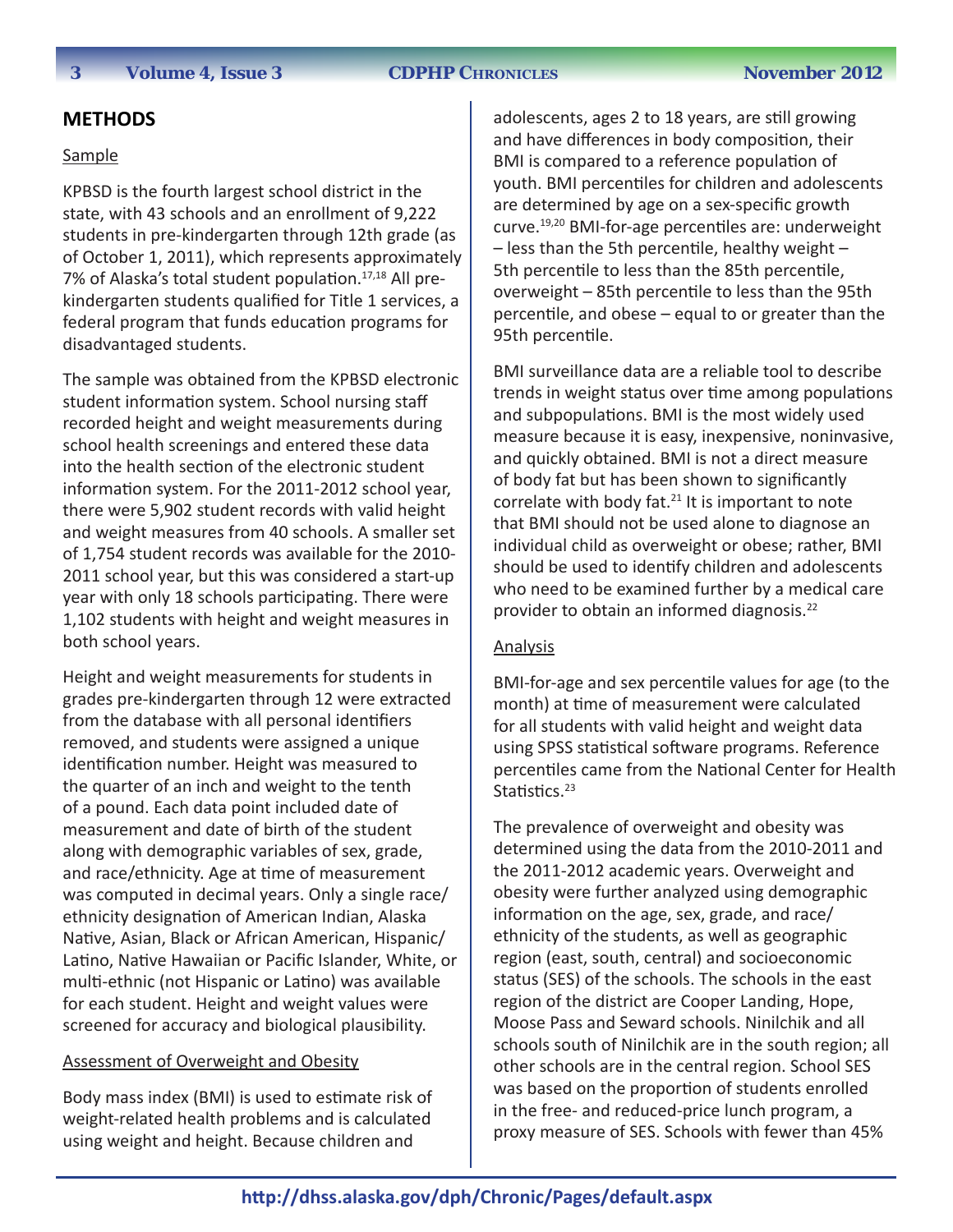of students enrolled in the free- and reduced-price lunch program were classified as higher SES schools. Schools with 45% or more of students in the free- and reduced-price lunch program were classified as lower SES schools.

Observations were weighted to ensure that data were representative of the enrollment population for the 2011-2012 school year. Weighting adjusted the statistical computations so that weighted sample estimates matched known population totals for enrollment by grade and race/ethnicity (White, Alaska Native/American Indian, and all other races/ ethnicities). Population enrollment data were obtained from the Alaska Department of Education and Early Development.17 Analysis weights were calculated as the ratio of population enrollments to the sample size obtained in each grade-race/ethnicity demographic category. Tables and figures show weighted percentages and unweighted counts.

An analysis of the change in weight status among the cohort of 1,102 students who had measures in both 2010-2011 and 2011-2012 school years was performed using the McNemar test for matched pairs. These data were not weighted because the cohort of students was not representative of the enrolled student population. All data were analyzed using Stata v. 11.<sup>24</sup>

#### **RESULTS**

Valid height and weight measurements were obtained for 7,656 (98.9%) of the 7,739 student observations reported in 2010-2011 and 2011-2012. The height and weight values represented 41.3% of total student enrollment (18,549) in the represented grades over the 2-year time period. For the 2011-2012 school, the height and weight values represented 64.0% of total student enrollment (9,222).

The demographics of the study population are shown in Table 1. In 2011-2012, boys comprised 51.2% of the student sample. White students were the largest racial/ethnic group (77.4%), followed by 10.9% Alaska Native/American Indians. There were no observations for 10th and 12th grade students in 2011-2012. More students were from higher SES schools (58.0%) than lower SES schools, and the majority of students were from schools in the central region of the Kenai Peninsula Borough.

#### **Table 1. Demographics of KPBSD study sample, 2011-2012 school year (n=5,902)**

| <b>Demographic Characteristics</b> | %    | $n^*$ |
|------------------------------------|------|-------|
| <b>Sex</b>                         |      |       |
| Male                               | 51.2 | 3,011 |
| Female                             | 48.8 | 2,891 |
| Race/Ethnicity                     |      |       |
| White                              | 77.4 | 4,534 |
| Alaska Native/American Indian      | 10.9 | 630   |
| Asian                              | 1.3  | 75    |
| <b>Black/African American</b>      | 0.4  | 25    |
| Pacific Islander/Native Hawaiian   | 0.4  | 24    |
| Hispanic/Latino                    | 3.7  | 228   |
| Multi-racial/ethnic                | 6.0  | 386   |
| Grade                              |      |       |
| Pre-kindergarten                   | 2.2  | 118   |
| Kindergarten                       | 8.6  | 560   |
| 1st                                | 8.5  | 578   |
| 2nd                                | 8.6  | 460   |
| 3rd                                | 8.6  | 595   |
| 4th                                | 8.5  | 451   |
| 5th                                | 8.7  | 587   |
| 6th                                | 8.3  | 492   |
| 7th                                | 9.4  | 629   |
| 8th                                | 9.3  | 523   |
| 9th                                | 9.7  | 541   |
| 11th                               | 9.6  | 368   |
| <u>Age group</u>                   |      |       |
| 3-6 years                          | 15.7 | 1,008 |
| 7-10 years                         | 34.1 | 2,073 |
| 11-14 years                        | 36.8 | 2,236 |
| 15-19 years                        | 13.4 | 585   |
| <b>SES</b>                         |      |       |
| Higher SES schools                 | 58.0 | 3,326 |
| Lower SES schools                  | 42.0 | 2,576 |
| Geographic region                  |      |       |
| East                               | 7.7  | 452   |
| Central                            | 66.6 | 3,935 |
| South                              | 25.7 | 1,515 |

\*Weighted %, unweighted n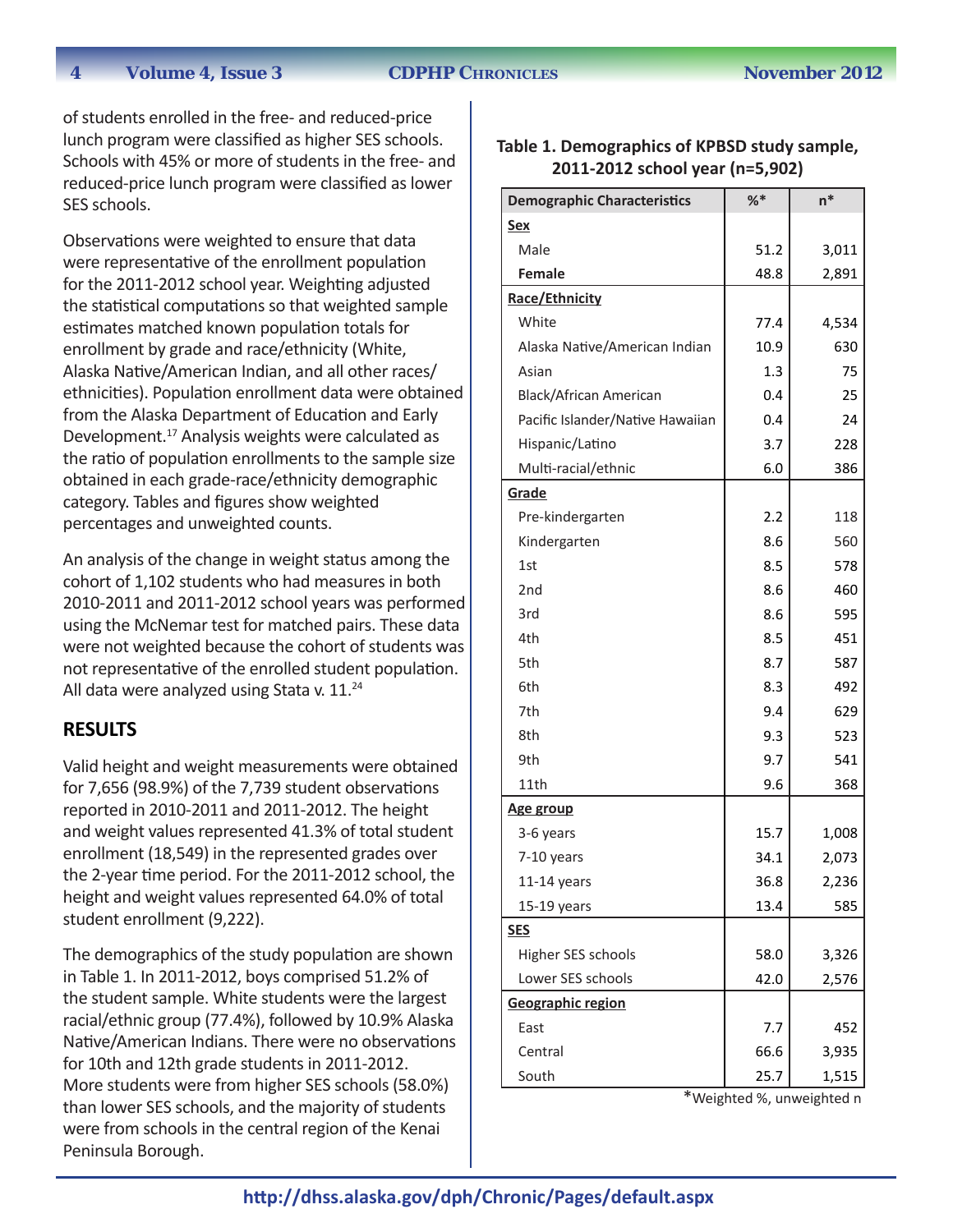In 2011-2012, the prevalence of overweight and obesity (combined) among KPBSD's public school students was 35.9% with 17.0% of students classified as obese and 18.9% of students classified as overweight (Figure 1). As shown in Table 2, the prevalence of overweight and obesity was significantly higher among boys (37.6%) compared to girls (34.1%). Whites had the lowest prevalence (33.8%) compared to Alaska Natives and American Indians (46.5%) and all other races and ethnicities (40.1%). The prevalence of overweight and obesity was highest among students in the 11-14 years

age group at 38.5%, which was significantly higher than students in the younger age groups. Similarly, the proportion of overweight and obese students in 7th and 8th grades was significantly higher than students in younger grades, except pre-kindergarten students. Although there was only a small number of pre-kindergarten students in the sample, nearly half (42.3%) of them were overweight and obese. There were no differences in overweight and obesity by SES or geographic region, nor were there any differences in overweight alone within any demographic subgroup.





Source: KPBSD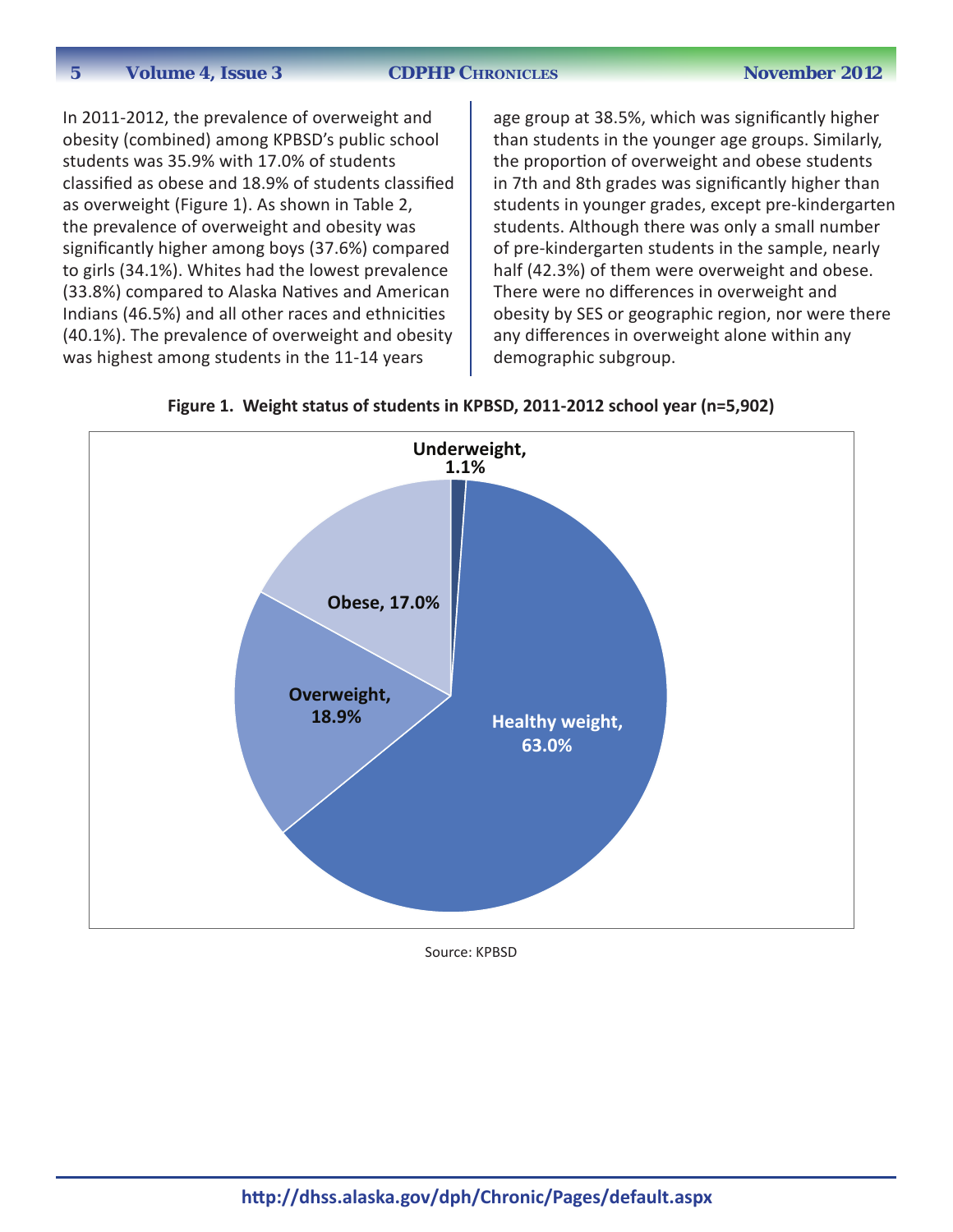$\overline{\phantom{a}}$ 

|                               | % (95% C.I.)            | % (95% C.I.)     | % (95% C.I.)     |
|-------------------------------|-------------------------|------------------|------------------|
|                               | <b>Overweight &amp;</b> |                  |                  |
| Characteristic                | <b>Obese Combined</b>   | Overweight       | <b>Obese</b>     |
| <b>Total</b>                  | 35.9 (34.7-37.2)        | 18.9 (17.9-19.9) | 17.0 (16.1-18.0) |
| Sex                           |                         |                  |                  |
| Male                          | 37.6 (35.9-39.4)        | 18.7 (17.4-20.2) | 18.9 (17.5-20.4) |
| Female                        | 34.1 (32.4-35.9)        | 19.0 (17.6-20.5) | 15.1 (13.8-16.4) |
| Race/Ethnicity                |                         |                  |                  |
| White                         | 33.8 (32.4-35.2)        | 18.4 (17.3-19.6) | 15.4 (14.4-16.5) |
| Alaska Native/American Indian | 46.5 (42.5-50.5)        | 20.7 (17.6-24.1) | 25.8 (22.5-29.4) |
| All other races/ethnicities   | 40.1 (36.5-43.7)        | 20.4 (17.6-23.5) | 19.7 (16.9-22.7) |
| Grade                         |                         |                  |                  |
| Pre-kindergarten              | 42.3 (33.3-51.9)        | 24.1 (16.8-33.3) | 18.2 (12.1-26.5) |
| Kindergarten                  | 32.3 (28.6-36.3)        | 19.5 (16.4-23.0) | 12.9 (10.3-15.9) |
| 1 <sup>st</sup>               | 30.8 (27.2-34.7)        | 19.5 (16.5-22.9) | 11.3 (9.0-14.2)  |
| 2 <sup>nd</sup>               | 32.8 (28.7-37.2)        | 16.9 (13.7-20.6) | 15.9 (12.9-19.6) |
| 3 <sup>rd</sup>               | 31.9 (28.3-35.8)        | 17.7 (14.8-21.0) | 14.2 (11.6-17.3) |
| 4 <sup>th</sup>               | 36.6 (32.3-41.2)        | 15.9 (12.8-19.6) | 20.7 (17.2-24.7) |
| 5 <sup>th</sup>               | 38.7 (34.9-42.7)        | 19.1 (16.1-22.5) | 19.6 (16.6-23.0) |
| 6 <sup>th</sup>               | 36.7 (32.6-41.1)        | 18.1 (14.9-21.7) | 18.7 (15.5-23.4) |
| 7 <sup>th</sup>               | 41.8 (38.0-45.7)        | 22.3 (19.2-25.7) | 19.5 (16.6-22.8) |
| 8 <sup>th</sup>               | 39.0 (34.9-43.3)        | 19.9 (16.7-23.5) | 19.2 (16.0-22.8) |
| <b>gth</b>                    | 37.6 (33.6-41.8)        | 20.2 (17.1-23.8) | 17.4 (14.4-20.8) |
| 11 <sup>th</sup>              | 33.9 (29.3-38.9)        | 16.9 (13.4-21.0) | 17.1 (13.6-21.3) |
| Age group                     |                         |                  |                  |
| 3-6 years                     | 32.9 (30.0-35.9)        | 19.7 (17.4-22.4) | 13.1 (11.2-15.4) |
| 7-10 years                    | 34.2 (32.2-36.3)        | 17.8 (16.3-19.6) | 16.4 (14.8-18.0) |
| $11-14$ years                 | 38.5 (36.5-40.6)        | 19.6 (18.0-21.3) | 18.9 (17.3-20.6) |
| 15-19 years                   | 36.6 (32.7-40.6)        | 18.4 (15.4-21.8) | 18.2 (15.2-21.5) |
| <b>SES</b>                    |                         |                  |                  |
| Higher SES schools            | 35.9 (34.3-37.6)        | 18.2 (16.9-19.5) | 17.8 (16.5-19.2) |
| Lower SES schools             | 35.8 (34.0-37.7)        | 19.9 (18.4-21.5) | 16.0 (14.6-17.5) |
| <b>Geographic region</b>      |                         |                  |                  |
| East                          | 36.1 (31.7-40.7)        | 17.3 (14.0-21.1) | 18.8 (15.4-22.7) |
| Central                       | 35.8 (34.3-37.4)        | 18.5 (17.3-19.8) | 17.3 (16.3-18.5) |
| South                         | 36.0 (33.6-38.5)        | 20.2 (18.2-22.3) | 15.8 (14.0-17.7) |

### **Table 2. Prevalence of overweight and obesity in KPBSD, 2011-2012 school year (n=5,902)**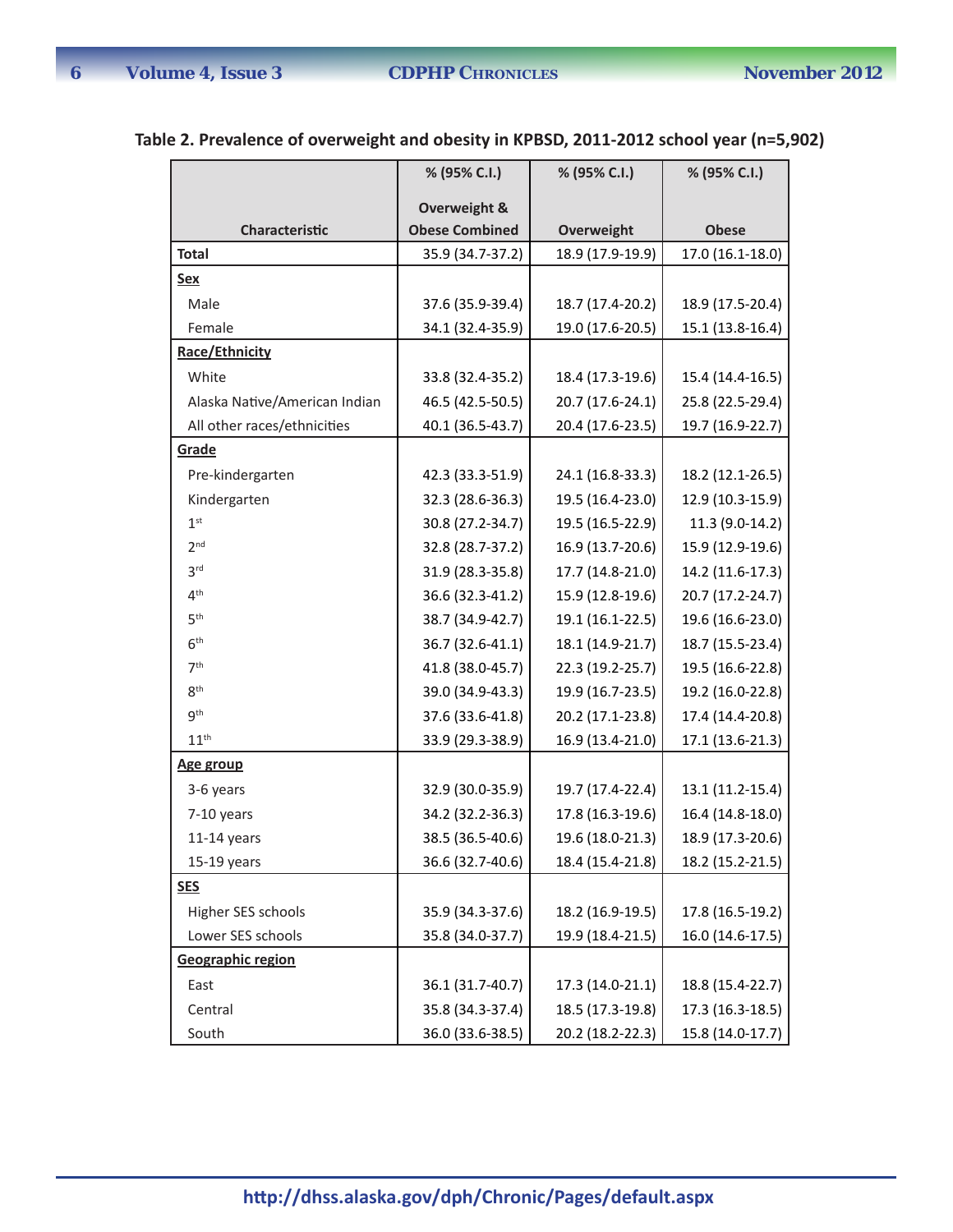#### Comparison of Objectively Measured Weight Status to Self-Reported Weight Status

Among five KPBSD high schools that participated in the 2011 YRBS, 27.1% of students in grades 9 through 12 reported heights and weights that classified them as either overweight or obese (unweighted proportion, unpublished 2011 YRBS data). In these schools, 17.5% of students who responded to the survey were overweight and 9.6% were obese. In comparison, the prevalence (weighted) of overweight and obesity, as measured by school nurses, among 9th and 11th grade students in these same schools was 36.1% (19.9% overweight, 16.2% obese).

#### Cohort Analysis

There were 1,102 students who had height and weight measures in 2010-2011 and again in 2011- 2012. The prevalence of overweight and obesity in these students in 2010-2011 was 30.1%. The prevalence grew significantly to 35.3% in 2011- 2012. Among the 756 students who were at a healthy weight in 2010-2011, 97 (12.8%) were either overweight or obese in 2011-2012. Of the 332 students who were overweight or obese in 2010-2011, 87.7% were still overweight or obese in 2011-2012.

### **DISCUSSION**

Childhood obesity in KPBSD is closely aligned with the national obesity prevalence, as well as with another large school district in Alaska. In the 2011- 2012 school year, 17.0% of students in KPBSD were obese. This is comparable to the national rate of 16.9% in 2009-2010 for children ages 2 through  $19,5$ but is slightly lower than the obesity rate of 18% in 2010-2011 in the nearby Anchorage School District.<sup>15</sup>

About 36% of students in KPBSD were overweight and obese (combined) in 2011-2012. Overweight and obesity vary by population subgroup, and the results in KPBSD are no exception. In KPBSD, males have higher rates of overweight and obesity than females, and racial and ethnic minorities have higher rates of overweight and obesity than whites. Alaska Natives/American Indians are at particular risk for overweight and obesity. Nearly half of Alaska Native/ American Indian students in KPBSD were overweight

or obese, with one quarter of them obese. The reasons for this disparity are not well understood. Regardless of the cause of the disparity, Alaska Native/American Indian children and youth are at significant risk of obesity-related health outcomes.

Typically, the proportion of youth who are overweight and obese increases with age.<sup>5, 15, 16</sup> However, in KPBSD, students in the 11-14 year age range were more likely to be overweight and obese than younger and older students. Despite the higher prevalence in middle school-aged students, many students in the lower grades were also overweight and obese, particularly those in the pre-kindergarten classes. Students entering pre-kindergarten overweight or obese begin school at risk of poor health outcomes and poor academic performance.<sup>25, 26</sup>

The increase in overweight and obesity over time among the cohort of students with height and weight measures in both school years is not surprising given that the proportion of students who are overweight and obese increases with age. It is possible, however, for overweight students to reverse the trajectory toward obesity and achieve a healthy weight. In the KPBSD cohort, 41 (12.3%) of overweight students in 2010-2011 attained a healthy weight in 2011-2012. More research is needed to understand the factors that contributed to this reversal.

KPBSD's childhood obesity prevalence is similar to that found in other jurisdictions. Several national, Alaska-specific, and KPBSD-specific initiatives may impact overweight and obesity prevalence. At the national level, First Lady Michelle Obama's Let's Move campaign has focused on physical activity and nutrition in the effort to reduce childhood obesity.27 In addition, the State of Alaska supports the United States Department of Agriculture's (USDA) HealthierUS Schools Challenge, a federal program that recognizes schools that have created healthier school environments through nutrition and physical activity.<sup>28</sup> Within Alaska, the Alaska Department of Health and Social Services has undertaken many activities to increase public awareness about the prevalence and risks of obesity. In 2003, the Division of Public Health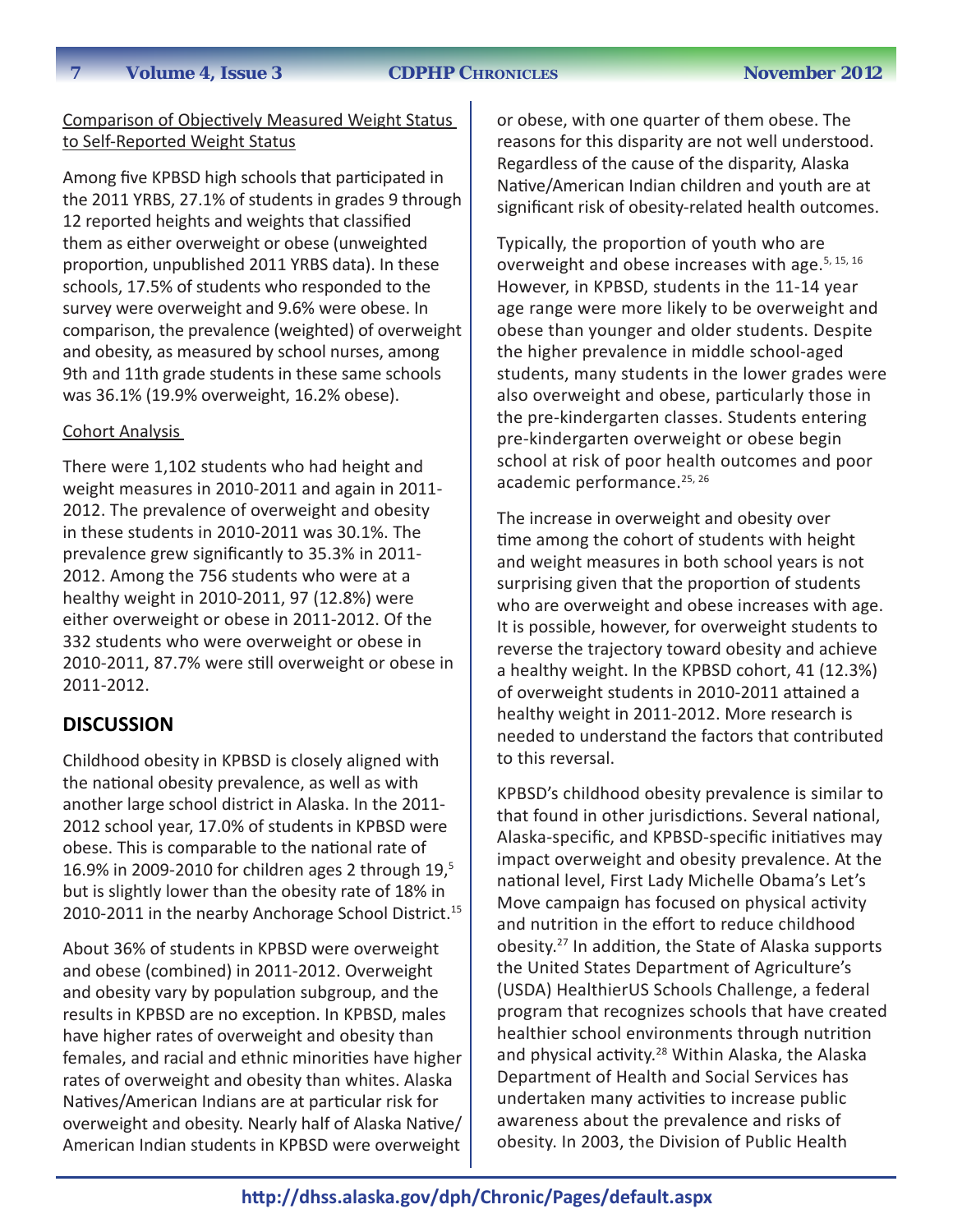(DPH) held the first Alaska Obesity Summit and published The Burden of Overweight & Obesity in Alaska, Alaska's first-ever report on the burden of obesity statewide. $29$  The report was subsequently updated and the most recent issue is available at the DPH website.<sup>30</sup> Most recently, in 2012 the Alaska Department of Health and Social Services launched a childhood obesity prevention public education campaign. The goals of the campaign are to increase awareness about the risks of childhood obesity, encourage families and children to be physically active, and promote the school-based Healthy Futures physical activity challenge.

In addition to these efforts, KPBSD has implemented a number of its own childhood obesity prevention policies, programs, and practices, as described below.

- 1. In 2006, KPBSD adopted and implemented a Wellness Policy that banned the sale or provision of unhealthy food and beverages in vending machines, school stores, school and administrative offices, school cafeteria fountain drink machines, and fundraisers that did not meet nutrition standards. The Wellness Policy also specified requirements for physical activity and physical education for students in all grades. That same year, a Wellness Committee, comprised of school board members, principals, teachers, nurse coordinators, administrators, parents, and students was established to support the implementation of the district's Wellness Policy. The Wellness Committee continues to meet semi-annually.
- 2. KPBSD offers free and reduced breakfasts and lunches to students in 30 sites serving 35 schools and offers the USDA Fresh Fruit & Vegetable Program to 13 schools serving 3,200 primarily elementary school students every day, both of which ensures access to healthy foods for thousands of students.
- 3. In 2012, 4 KPBSD schools received national recognition for their efforts in the HealthierUS School Challenge. These schools met the USDA's award-winning criteria for improving the quality of foods served, providing students with

nutrition education, and providing students with physical education and opportunities for physical activity.

- 4. During the 2011-2012 school year, the school meals served in the KPBSD exceeded the USDA meal pattern requirements. This achievement was recognized by the Alaska School Nutrition Association (AKSNA); the KPBSD Nutrition Director was named 2012 AKSNA Director of the Year.
- 5. The southern Kenai Peninsula MAPP coalition has implemented several school-based childhood obesity prevention initiatives supported by the KPBSD administration. The southern Kenai Peninsula has 12 USDA People's Garden projects on school grounds that are integrated in the health education curriculum. The southern Kenai Peninsula also initiated a school-based nutrition education pilot project to increase awareness about health and local foods in a high-risk population school. The southern Kenai Peninsula schools collaborated with a program, Nature Rocks Homer, to increase opportunities and access to affordable outdoor physical activity for children.

While none of these obesity prevention policies, programs, and practices alone could prevent obesity, taken together, these efforts could help prevent and decrease the prevalence of overweight and obesity in KPBSD. However, these are only some of the evidence-based strategies available to schools to promote healthy weight. The implementation of additional policies, programs and practices could accelerate progress in preventing and reducing obesity in the district.

#### **Limitations**

The findings in this report are subject to several limitations. First, height and weight measurements were not collected through a statistically valid sampling procedure but were obtained as part of the routine school health screening process. Because efforts were made to screen all students, a very small number of pregnant teens may have been included in the sample. In addition, it is unlikely that the prevalence of overweight and obesity was due to a selection bias that resulted in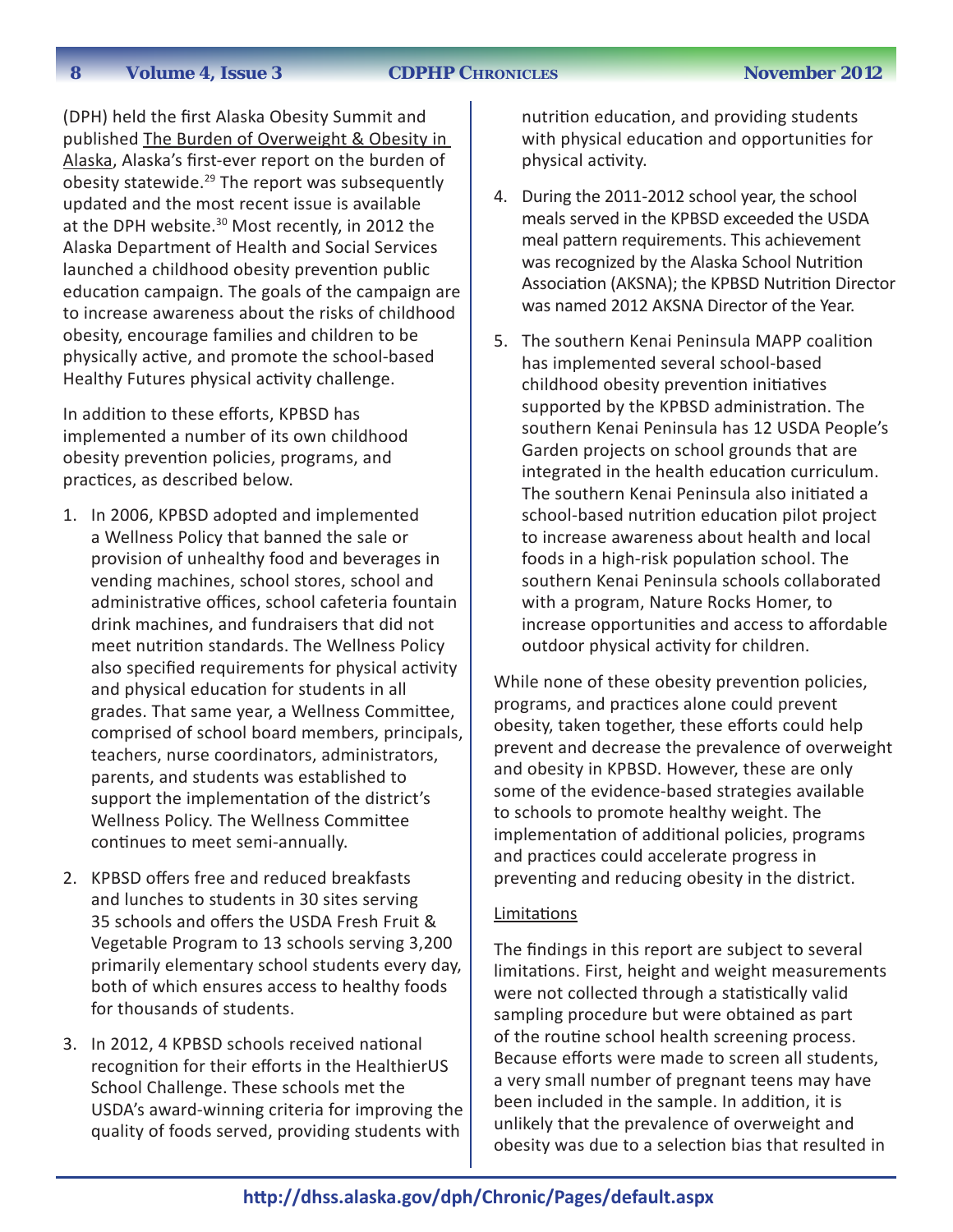the disproportionate selection of students from groups at higher risk for being obese. Prevalence estimates were weighted to be representative of the entire enrollment for the school year, further minimizing bias. Although school nurses conducted most of the height and weight measurements, there were some schools that had limited student measures. It is also possible that variations in students' height and weight measurements within and between schools may have occurred. Schools used a variety of measurement equipment, and multiple staff members may have been involved in the measurement process.

#### **CONCLUSION**

The objectives of this study were to examine obesity prevalence estimates that are representative of the public school population in the KPBSD. The prevalence of childhood obesity is higher than the Healthy People 2020 goal of 14.6% and calls for continued public health and school-based interventions to improve food and physical activity environments. The results in the report provide the KPBSD administration and board a baseline prevalence that can be monitored over time. The KPBSD can use changes in student obesity prevalence to help determine effectiveness of school-based prevention policies, programs, and practices. The higher obesity prevalence among minority children suggests that obesity prevention programs, policies, and practices in the school environment may not be reaching all students. School districts developing and implementing obesity prevention measures should give consideration to the unique needs of their minority populations.

For more information about the Alaska Obesity Prevention and Control Program please visit:

**<dhss.alaska.gov/dph/Chronic/Pages/Obesity/default.aspx>**

To find out more about the Program's Play Every Day, Healthy Futures Challenge and Promotion go to: **<www.PlayEveryDay.alaska.gov>**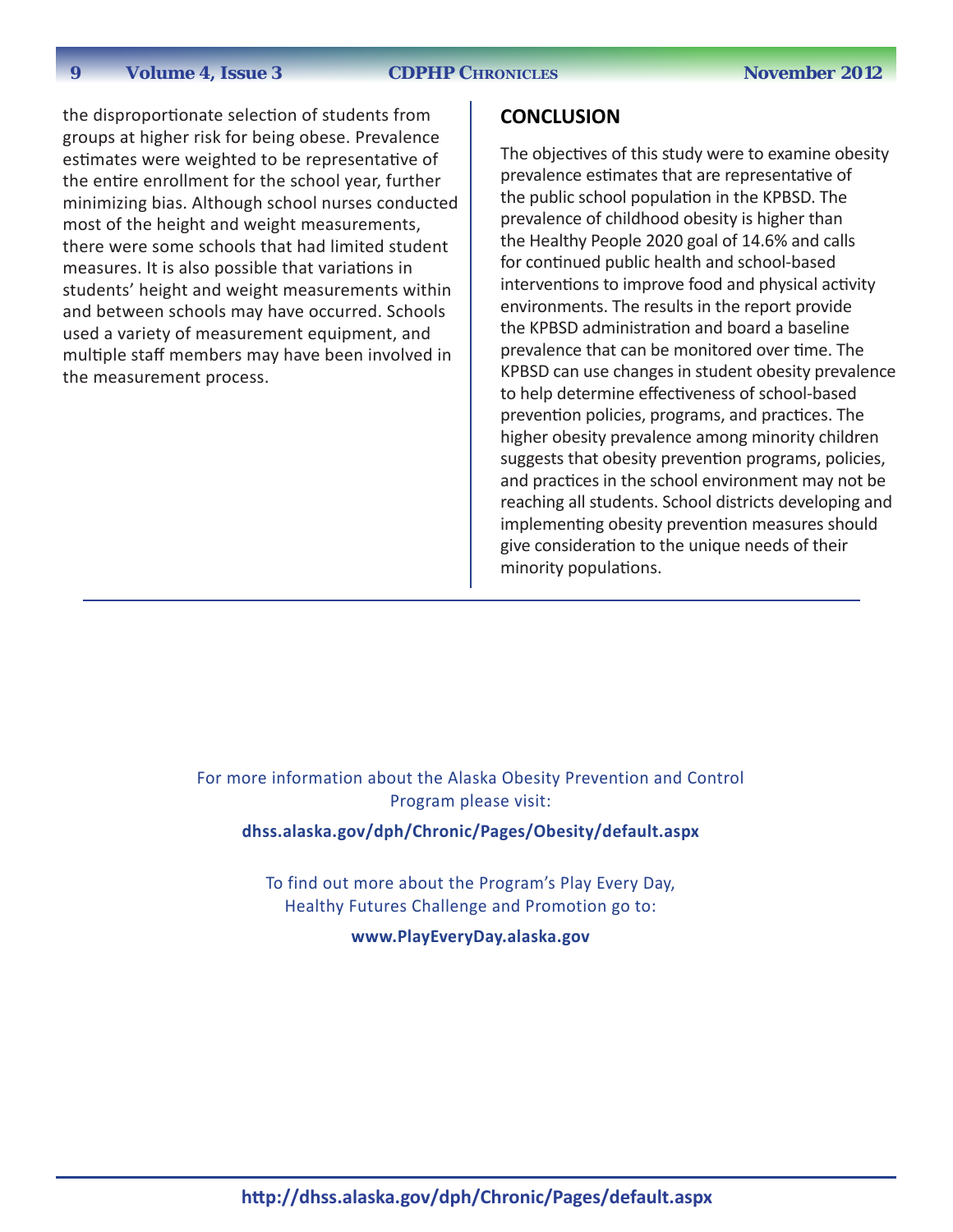#### **10 Volume 4, Issue 3 CDPHP CHRONICLES** November 2012

#### **REFERENCES**

- 1. U.S. Department of Health and Human Services. The Surgeon General's Vision for a Healthy and Fit Nation. Rockville, MD: U.S. Department of Health and Human Services, Office of the Surgeon General. January 2010. Available at: [http://www.](http://www.surgeongeneral.gov/initiatives/healthy-fit-nation/obesityvision2010.pdf) [surgeongeneral.gov/initiatives/healthy-fit-nation/obesityvision2010.pdf](http://www.surgeongeneral.gov/initiatives/healthy-fit-nation/obesityvision2010.pdf). Accessed October 29, 2012.
- 2. Freedman DS, Zuguo M, Srinivasan SR, Berenson GS, Dietz WH. Cardiovascular risk factors and excess adiposity among overweight children and adolescents: the Bogalusa Heart Study. J Pediatr 2007;150(1):12–17.
- 3. Puhl RM, Latner JD. Stigma, obesity, and the health of the nation's children. Psychol Bull 2007;133(4):557-80.
- 4. World Health Organization. Population-based Prevention Strategies for Childhood Obesity Report of the WHO Forum and Technical Meeting, Geneva 2009. Available at <http://www.who.int/dietphysicalactivity/childhood/child-obesity-eng.pdf>. Accessed October 24, 2012.
- 5. Ogden CL, Carroll MD, Kit MK, Flegal KM. Prevalence of obesity and trends in body mass index among US children and adolescents, 1999-2010. JAMA 2012;307(5):483-90.
- 6. Centers for Disease Control and Prevention. Obesity in K-8 students New York City, 2006-07 to 2010-11 school years. MMWR. 2011;60(49):1673-8.
- 7. HEALTHY study group, Foster GD, Linder B, Baranowski T, Cooper DM, Goldberg L, Harrell JS, Kaufman F, Marcus MD, Treviño RP, Hirst K. A school-based intervention for diabetes risk reduction. N Engl J Med. 2010;363(5):443-53.
- 8. Ogden CL, Carroll MD. Prevalence of Obesity Among Children and Adolescents: United States, Trends 1963-1965 Through 2007-2008. Available at: [http://www.cdc.gov/nchs/data/hestat/obesity\\_child\\_07\\_08/obesity\\_child\\_07\\_08.htm](http://www.cdc.gov/nchs/data/hestat/obesity_child_07_08/obesity_child_07_08.htm). Accessed October 23, 2012.
- 9. Alaska Department of Health and Social Services. Alaska Youth Risk Behavior Survey. Available at: [http://dhss.alaska.gov/dph/](http://dhss.alaska.gov/dph/Chronic/Documents/School/pubs/2011YRBS_Highlights.pdf) [Chronic/Documents/School/pubs/2011YRBS\\_Highlights.pdf](http://dhss.alaska.gov/dph/Chronic/Documents/School/pubs/2011YRBS_Highlights.pdf). Accessed October 23, 2012.
- 10. Brener ND, Eaton DK, Lowry R, McManus T. The association between weight perception and BMI among high school students. Obes Res 2004;12(11):1866-74.
- 11. Boles M, Dent C, Fink K, Fenaughty A. Obesity in K-7 Students in Anchorage, Alaska Metropolitan Statistical Area, 2003-04 to 2010-11 School Years. Unpublished manuscript. 2012.
- 12. Nihiser AJ, Lee SM, Wechsler H, McKenna M, Odom E, Reinold C, Thompson D, Grummer-Strawn L. Body mass index measurement in schools. J Sch Health. 2007;77(10):651-71.
- 13. Linchey J, Madsen KA. State requirements and recommendations for school-based screenings for body mass index or body composition, 2010. Prev Chronic Dis 2011;8(5):A101. Available at: [http://www.cdc.gov/pcd/issues/2011/sep/11\\_0035.htm](http://www.cdc.gov/pcd/issues/2011/sep/11_0035.htm). Accessed September 8, 2012.
- 14. Mary Bell, RN, BSN, NCSN, DHSS School Health Nurse Consultant, oral communication, October 22, 2012.
- 15. Alaska Section of Chronic Disease Prevention and Health Promotion. Prevalence of Overweight and Obesity Among Students in the Anchorage School District, 1998-1999 through 2010-2011. Chronicles Volume 4, Issue 2, June 2012. Contributed by Clint Farr, MS, Andrea Fenaughty, PhD, Charles Utermohle, PhD, and Karol Fink, MS, RD. Available at: [http://dhss.alaska.gov/dph/](http://dhss.alaska.gov/dph/Chronic/Documents/Publications/assets/ChroniclesV4-2.pdf) [Chronic/Documents/Publications/assets/ChroniclesV4-2.pdf](http://dhss.alaska.gov/dph/Chronic/Documents/Publications/assets/ChroniclesV4-2.pdf). Accessed October 24, 2012.
- 16. Bell, M, Fenaughty AM, Fink K, Utermohle CJ. Prevalence of Overweight and Obesity among Matanuska Susitna Borough School District Students, 2003-2010. Alaska Department of Health and Social Services, Division of Public Health, Section of Chronic Disease Prevention and Health Promotion, Chronicles, Volume 3, Issue 1, March 2011. Available at: [http://dhss.alaska.gov/dph/](http://dhss.alaska.gov/dph/Chronic/Documents/Publications/assets/ChroniclesV3-1.pdf) [Chronic/Documents/Publications/assets/ChroniclesV3-1.pdf](http://dhss.alaska.gov/dph/Chronic/Documents/Publications/assets/ChroniclesV3-1.pdf). Accessed October 24, 2012.
- 17. Alaska Department of Education and Early Development. District Enrollment as of October 1, 2011. Available at: [http://www.](http://www.eed.state.ak.us/stats/DistrictEnrollment/2012DistrictEnrollment.pdf) [eed.state.ak.us/stats/DistrictEnrollment/2012DistrictEnrollment.pdf](http://www.eed.state.ak.us/stats/DistrictEnrollment/2012DistrictEnrollment.pdf). Accessed October 25, 2012.
- 18. Kenai Peninsula Borough School District. School Information List. Available at: <https://www.kpbsd.k12.ak.us/>. Accessed October 25, 2012.
- 19. Centers for Disease Control and Prevention, National Center for Health Statistics. CDC Growth Charts, United States. Available at: [http://www.cdc.gov/growthcharts/.](http://www.cdc.gov/growthcharts/.%20) Accessed October 25, 2012.
- 20. Centers for Disease Control and Prevention. About BMI for Children and Teens. Available at: [http://www.cdc.gov/](http://www.cdc.gov/healthyweight/assessing/bmi/childrens_bmi/about_childrens_bmi.html) [healthyweight/assessing/bmi/childrens\\_bmi/about\\_childrens\\_bmi.html](http://www.cdc.gov/healthyweight/assessing/bmi/childrens_bmi/about_childrens_bmi.html). Accessed October 25, 2012.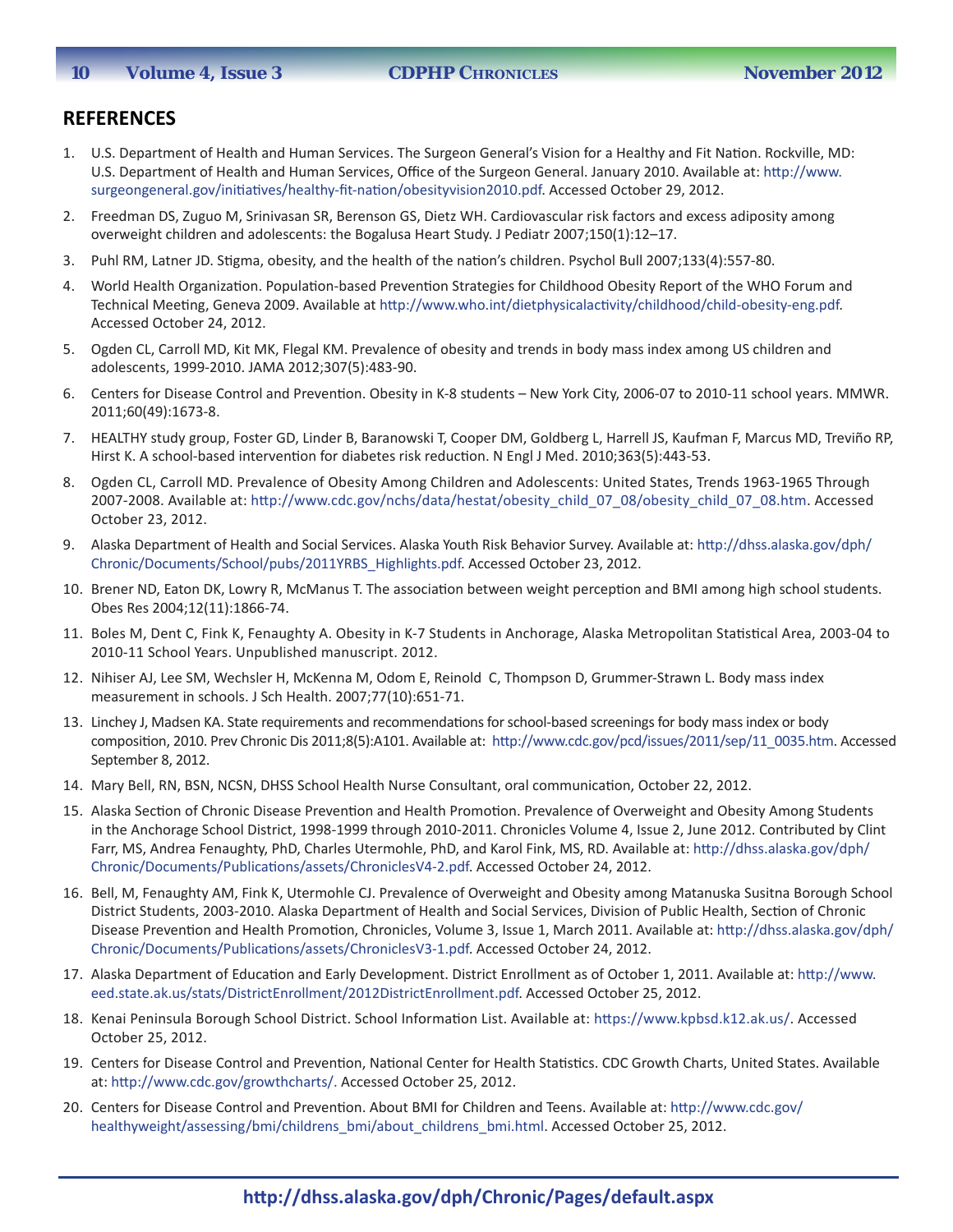#### **11 Volume 4, Issue 3 CDPHP CHRONICLES** November 2012

- 21. Mei Z, Grummer-Strawn LM, Pietrobelli A, Goulding A, Goran MI, Dietz WH. Validity of body mass index compared with other body-composition screening indices for the assessment of body fatness in children and adolescents. Am J Clin Nutr 2002;75(6):978–85.
- 22. Barlow SE, The Expert Committee. Expert committee recommendations regarding the prevention, assessment, and treatment of child and adolescent overweight and obesity: Summary report. Pediatrics. 2007;120(Supple 4):S164-S192. Available at: [http://pediatrics.aappublications.org/content/120/Supplement\\_4/S164.full.pdf+html](http://pediatrics.aappublications.org/content/120/Supplement_4/S164.full.pdf+html). Accessed October 25, 2012.
- 23. Centers for Disease Control and Prevention. A SAS Program for the CDC Growth Charts. Available at: [http://www.cdc.gov/](http://www.cdc.gov/nccdphp/dnpao/growthcharts/resources/sas.htm) [nccdphp/dnpao/growthcharts/resources/sas.htm](http://www.cdc.gov/nccdphp/dnpao/growthcharts/resources/sas.htm). Accessed October 25, 2012.
- 24. StataCorp. 2009. Stata Statistical Software: Release 11. College Station, TX: StataCorp LP.
- 25. Centers for Disease Control and Prevention. Obesity Among Low-Income Preschool Children. Available at: [http://www.cdc.gov/](http://www.cdc.gov/obesity/downloads/PedNSSFactSheet.pdf) [obesity/downloads/PedNSSFactSheet.pdf](http://www.cdc.gov/obesity/downloads/PedNSSFactSheet.pdf). Accessed October 29. 2012.
- 26. Datar A, Sturm R, Magnabosco JL. Childhood overweight and academic performance: national study of kindergartners and firstgraders. Obese Res 2004;12(1): 58-68.
- 27. Let's Move. Available at: [www.letsmove.gov.](www.letsmove.gov) Accessed October 29, 2012.
- 28. United States Department of Agriculture, Food and Nutrition Services. HealthierUS School Challenge. Available at: [http://www.](http://www.fns.usda.gov/tn/healthierus/index.html) [fns.usda.gov/tn/healthierus/index.html](http://www.fns.usda.gov/tn/healthierus/index.html). Accessed October 29. 2012.
- 29. Alaska Department of Health and Social Services, Division of Public Health, Section of Epidemiology, Health Promotion Unit. The burden of overweight & obesity in Alaska. Available at: <http://www.epi.hss.state.ak.us/pubs/obesityburden/obesityburden.pdf>. Accessed October 28, 2012.
- 30. Fenaughty A, Fink K, Peck D, Wells R, Utermohle C, Peterson E. The Burden of Overweight and Obesity in Alaska. February 2012. Anchorage, AK: Section of Chronic Disease Prevention and Health Promotion, Division of Public Health, Alaska Department of Health and Social Services. Available at: [http://dhss.alaska.gov/dph/Chronic/Documents/Obesity/pubs/](http://dhss.alaska.gov/dph/Chronic/Documents/Obesity/pubs/ObesityBurdenReport_2010.pdf) [ObesityBurdenReport\\_2010.pdf](http://dhss.alaska.gov/dph/Chronic/Documents/Obesity/pubs/ObesityBurdenReport_2010.pdf). Accessed October 29. 2012.